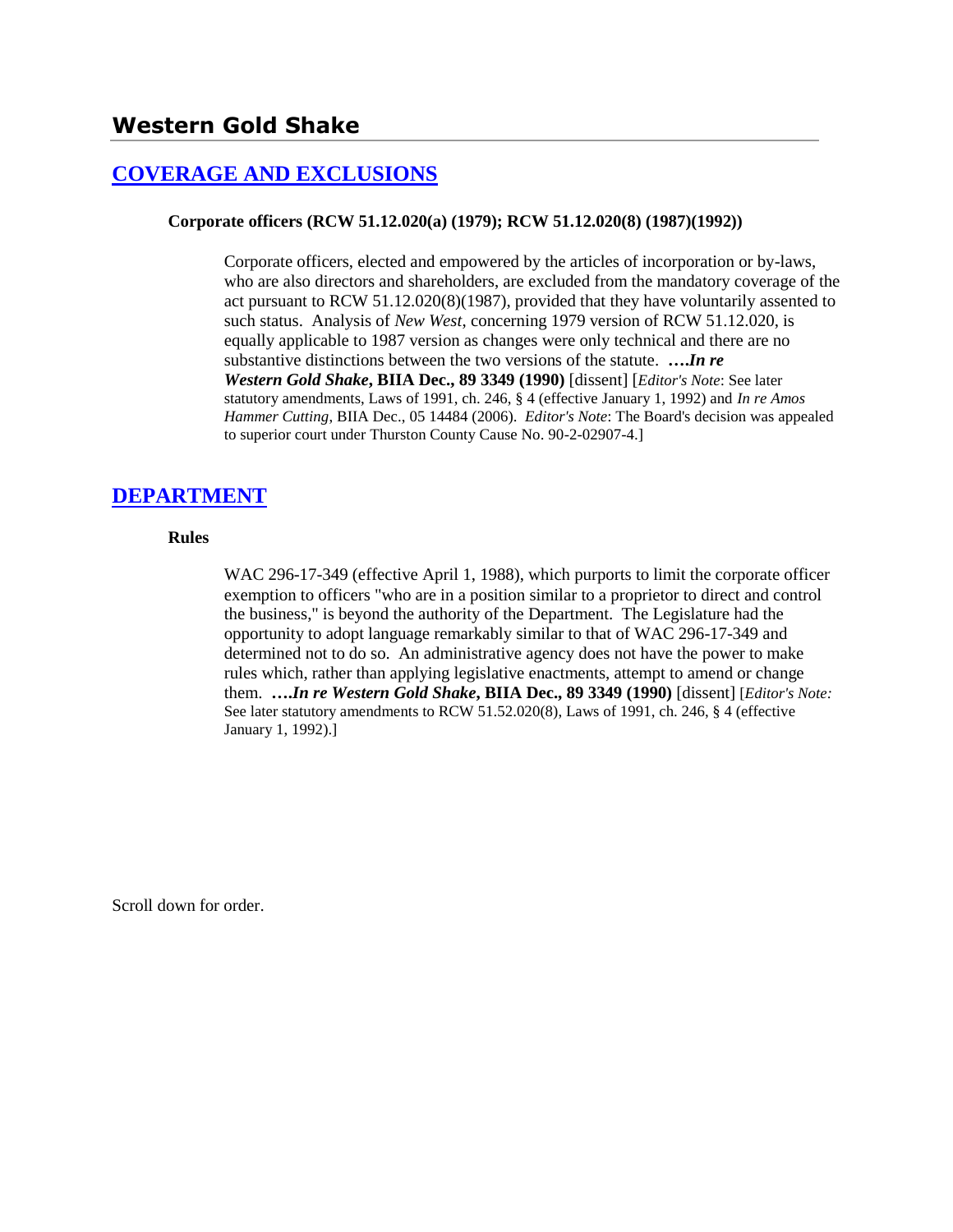## **BEFORE THE BOARD OF INDUSTRIAL INSURANCE APPEALS STATE OF WASHINGTON**

# **IN RE: WESTERN GOLD SHAKE ) DOCKET NO. 89 3349**

**FIRM NO. 550,218-00 ) DECISION AND ORDER**

APPEARANCES:

Firm, Western Gold Shake, Inc., By Daniel J. Tighe

Department of Labor and Industries, By The Attorney General, per Yvonne K. Dickson, Paralegal, and Nancy Hovis and Penny Allen, Assistants

**)**

This is an appeal filed by the firm on August 2, 1989, from an Order and Notice Reconsidering Notice and Order of Assessment of the Department of Labor and Industries dated July 27, 1989, which affirmed Notice and Order of Assessment No. 73186 dated July 14, 1989, which demanded payment of \$229,518.98 in unpaid industrial insurance taxes for the period April 1, 1987 through December 31, 1988. The order is **REVERSED AND REMANDED**.

# **DECISION**

Pursuant to RCW 51.52.104 and RCW 51.52.106, this matter is before the Board for review and decision on a timely Petition for Review filed by the firm to a Proposed Decision and Order issued on May 21, 1990 in which the order of the Department dated July 27, 1989, was affirmed.

The Board has reviewed the evidentiary rulings in the appeal record and finds that no prejudicial error was committed and said rulings are hereby affirmed.

The issue in this appeal is whether the corporate officer/director/shareholder exclusion of RCW 51.12.020(9) or RCW 51.12.020(8) prohibits the Department from assessing industrial insurance taxes for certain employees of Western Gold Shake.

We note the Industrial Appeals Judge, as well as the parties, assumed that the issues in this appeal are controlled by RCW 51.12.020(8) in its present form. However, that section as amended by Laws of 1987, ch. 316, § 2, p. 1122 (SHB 677), took effect on July 26, 1987. The assessment in this case covers the period April 1, 1987, through December 31, 1988. The portion of the assessment from April 1, 1987 through July 25, 1987 is therefore controlled by the 1979 version of RCW 51.12.020(9).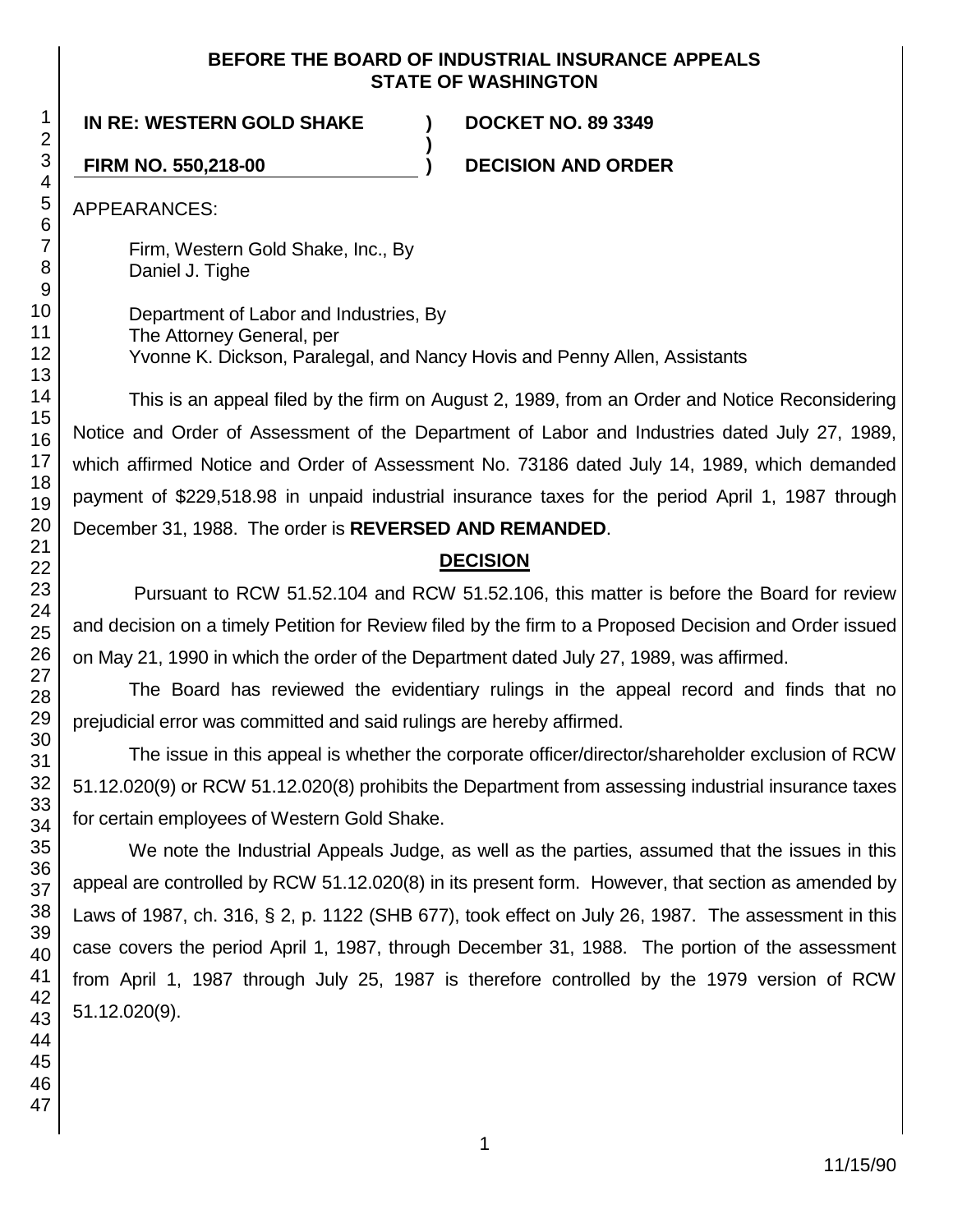Former RCW 51.12.020 provided in pertinent part:

The following are the only employments which shall not be included within the mandatory coverage of this title:

**. . . .**

(9) Any executive officer elected and empowered in accordance with the articles of incorporation or bylaws of a corporation who at all times during the period involved is also a director and shareholder of the corporation. Any officer who was considered by the Department to be covered on and after June 30, 1977, shall continue to be covered until such time as the officer voluntarily elects to withdraw from coverage in the manner provided by RCW 51.12.110. However, any corporation may elect to cover such officers who are in fact employees of the corporation in the manner provided by RCW 51.12.110.

Laws of 1979, ch. 128, ] 1, p. 488.

The current RCW 51.12.020 provides in pertinent part:

The following are the only employments which shall not be included within the mandatory coverage of this title:

**. . . .**

(8) Any officer of a corporation elected and empowered in accordance with the articles of incorporation or bylaws of a corporation who at all times during the period is also a director and shareholder of the corporation. However, any corporation may elect to cover such officers who are in fact employees of the corporation in the manner provided by RCW 51.12.110.

RCW 51.12.020(8).

The 1987 version of RCW51.12.020(8) differs from the 1979 version in only two respects. A sentence was deleted which stated "Any officer who was considered by the Department to be covered on and after June 30, 1977, shall continue to be covered until such time as the officer voluntarily elects to withdraw from coverage in the manner provided by RCW 51.12.110." This deletion is not relevant to the appeal before us. In addition, the word "executive" was deleted.

The term "executive" was not defined in the former RCW 51.12.020 and was deleted as a technical change in SHB 677 requested by the Department of Labor and Industries in 1987. House Bill Report, Commerce and Labor Committee (February 9, 1987). See also Senate Bill Report, Commerce and Labor Committee (March 30, 1987). Larson defines "executive" to include such work as "policy making, hiring and firing, and negotiation of important contracts". 1C A. Larson, Workmen's Compensation Law, § 54.21(d) at 9-232 (1988). The effect of the technical deletion of "executive" at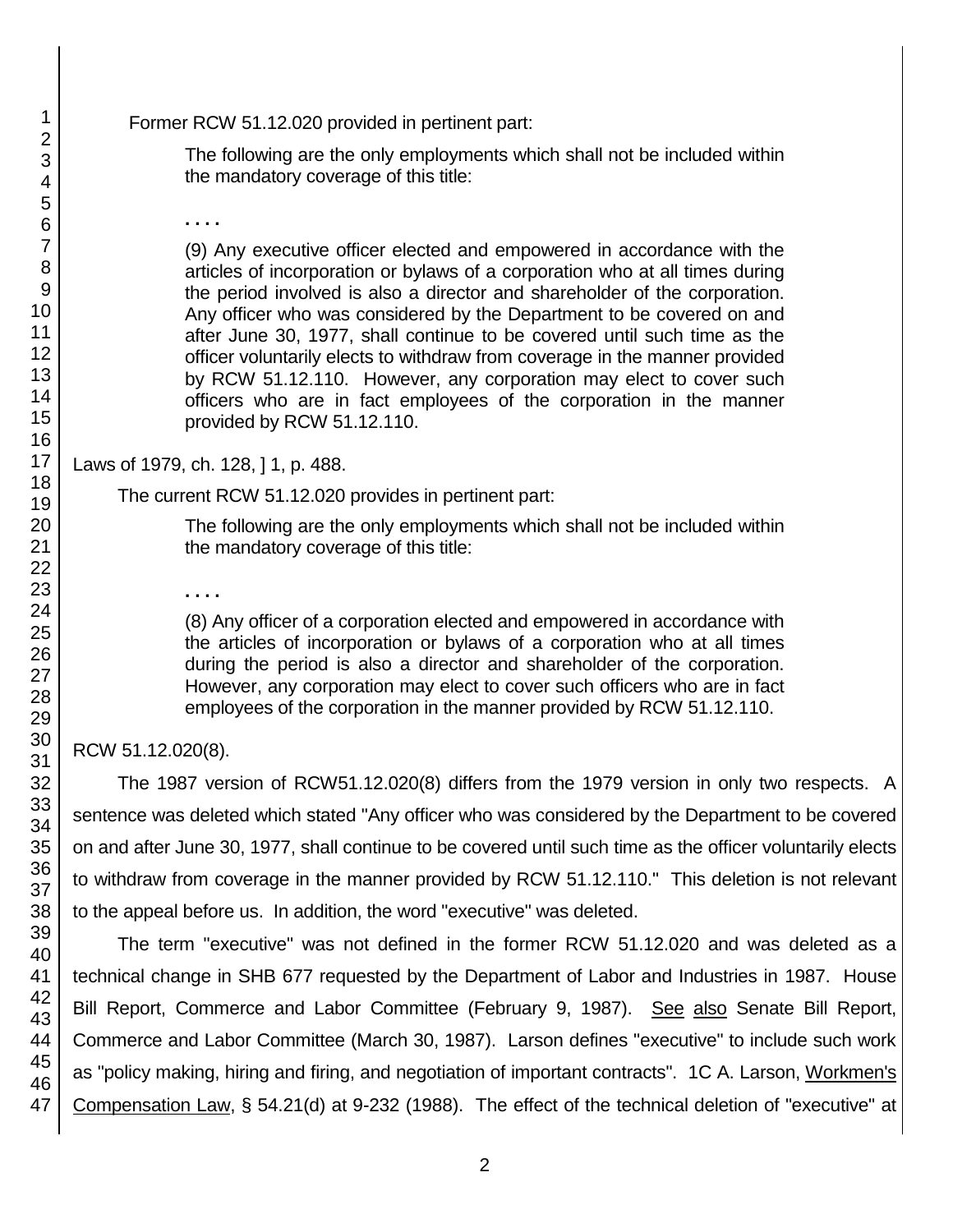the Department's request is not entirely clear. Since the Department itself characterized its deletion as technical, it does not appear that there is any real substantive distinction between the two versions of the statute. If anything, the deletion of "executive" supports our interpretation of the corporate officer/director/shareholder exclusion articulated in In re New West Manufacturing, Inc., BIIA Dec., 88 3634 (1989). We therefore conclude that the analysis used in New West is equally applicable here.

In New West, we discussed in detail the scope of the exclusionary provision of the 1979 version of RCW 51.12.020(9) and the history and development of the industrial insurance laws relating to coverage for corporate officers. Our holdings from that case, as they apply to this case, can be summarized as follows:

- 1. The Legislature intended to exclude from mandatory coverage any and all corporate officers who are elected and empowered by the articles of incorporation or bylaws and who are also directors and shareholders of the corporation. New West, at 11.
- 2. If a person is a corporate officer/director/shareholder in name only and therefore not "empowered" or if he has not voluntarily agreed to become a corporate officer, he is not excluded from mandatory coverage. New West, at 16.
- 3. RCW 51.04.060, which prohibits agreements to waive the benefits of Title 51, cannot preclude employers from utilizing the exclusion provided by RCW 51.12.020(9) (1979) and RCW 51.12.020(8) (1987). New West, at 21.
- 4. The Department has no authority to question the internal management of a corporation in opposition to the desires of the shareholders of the corporation. New West, at 25-26.
- 5. The Department has no authority to disregard the corporate existence simply to assess industrial insurance taxes. New West, at 26.

Rather than restate all the reasoning supporting these holdings, we incorporate the reasoning of New West by reference.

We turn, then, to the facts of this particular case. Western Gold Shake, Inc. is a shake manufacturing company. An accountant, Ronald Wikander, referred Steve Dziubak to a lawyers' typing service for preparation of the corporate papers. These included articles of incorporation which were originally filed with the Secretary of State on June 17, 1987, and the bylaws. At the time of incorporation, there were fifteen directors and shareholders of the corporation. As expressed in the articles, the corporation's purpose was to "engage in all activities related to Cedar Shake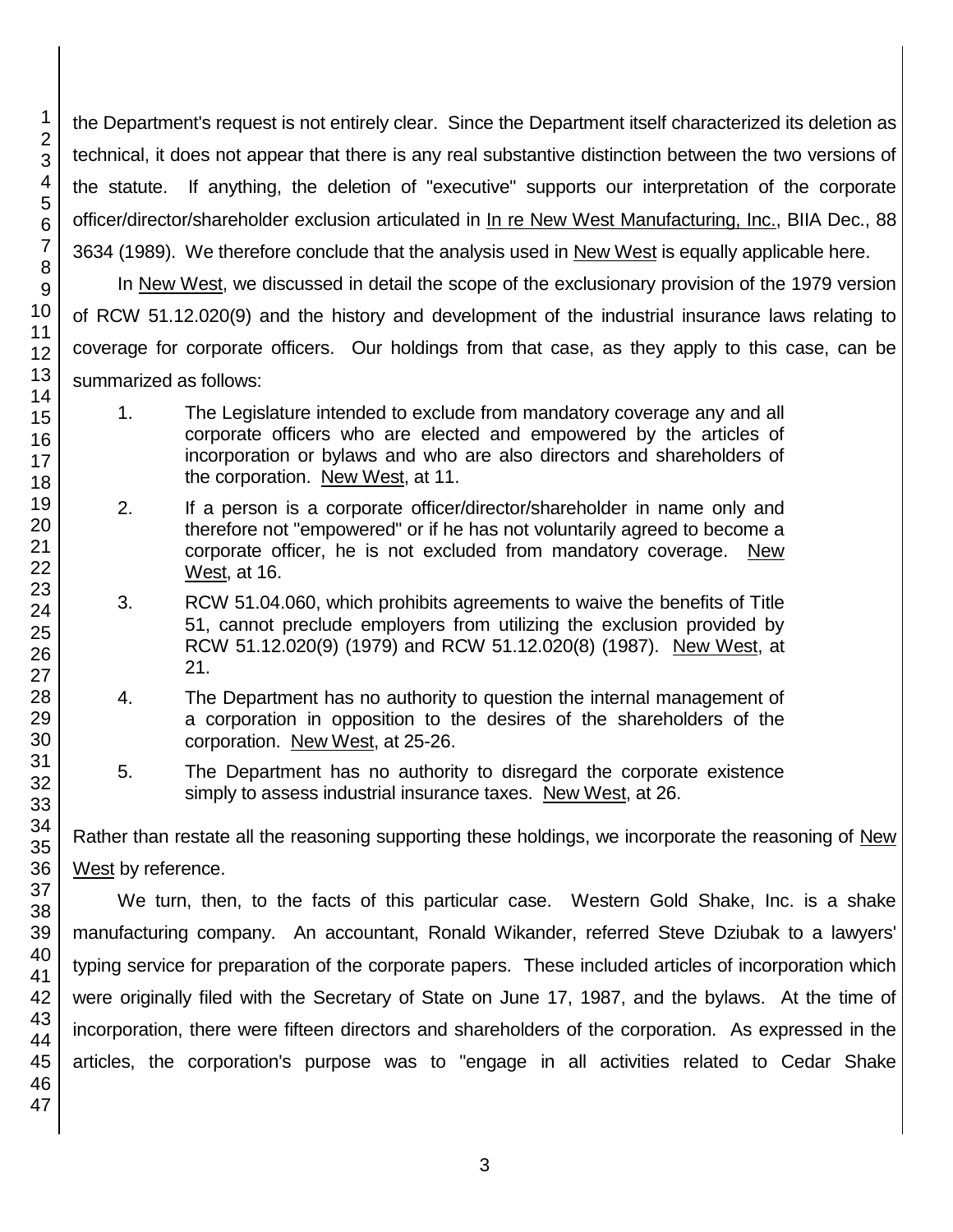Manufacturing and to engage in any business, trade or activity which may lawfully be conducted by a corporation under the Washington Business Corporation Act." Exhibit 2.

The articles of incorporation authorized the firm to issue 50,000 shares of common stock with a par value of \$1.00 per share. The bylaws provided for the company's management by a three-member board of directors. Although the bylaws were not formally changed, the corporation identified each shareholder as a director. In addition, the bylaws established four offices within the corporate structure -- president, vice president, secretary and treasurer. Under the terms of a 1987 agreement in lieu of an organizational meeting of directors, the Board of Directors adopted the bylaws and named Lawrence Bowers as president, Steve Dziubak as secretary and treasurer, and identified thirteen other individuals [Jeffrey L. Bowers, John D. Deskins, Mark Dragoo, Bob Dziubak, Kevin Gallanger, Chris Kelly, Bill Plute, Craig Skinner, Steve Smith, Steve Sumner, Gene Swor, Bobby Turpin Jr., and Bobby Turpin Sr.] as vice presidents. A 1988 corporate renewal identified twenty-one directors.

The firm had an average of six to fifteen individuals involved at any one time. The firm owns no property. Steve Dziubak explained that a person became a member of the corporation if he was needed and was approved by the other corporate shareholders/officers/directors. Prospective participants were given the option of private insurance coverage or industrial insurance; all chose to be covered with private insurance instead of industrial insurance.

Each shareholder held one vote and paid \$1.00 per share. When members left the corporation, the firm bought the share for \$10.00. Mr. Dziubak noted he and Lawrence Bowers may have initially held 2,000 shares each, since they had invested that much money in the corporation. When the corporation repaid the investment, Mr. Dziubak stated he and Mr. Bowers reduced their share ownership to one share each. The firm held meetings, which were attended by a majority of participants, at the millsite. Its corporate records were kept by the firm's accountant although Mr. Dziubak maintained the meeting minutes. According to Mr. Wikander, the corporation was not in business long enough to pay dividends.

We disagree with our Industrial Appeals Judge's determination that the election not to be covered by industrial insurance was not voluntarily given by the participants in the company and that only Mr. Dziubak and Mr. Bowers were properly empowered officers, shareholders, and directors of the corporation. As we stated in New West: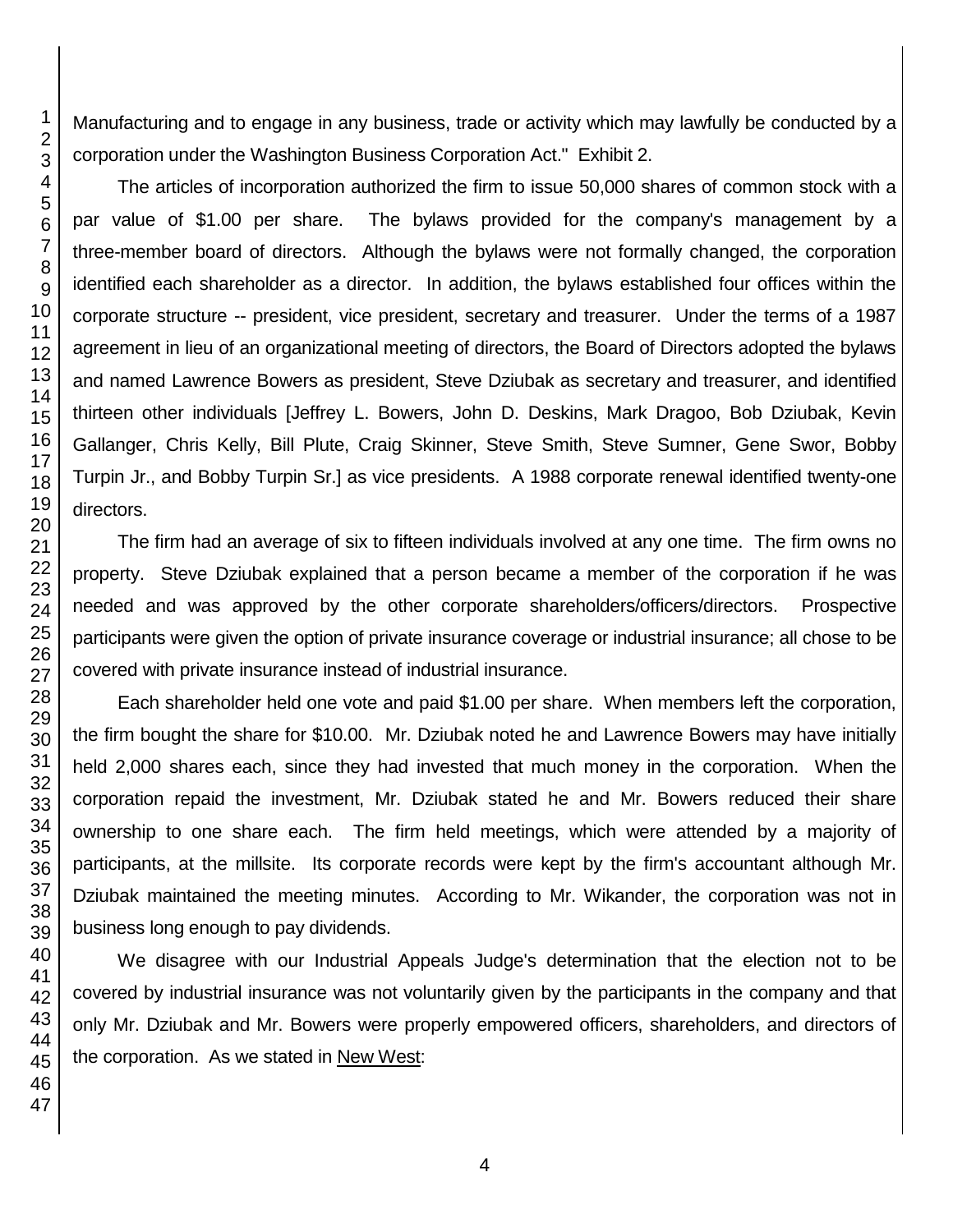It is important to note that the officers and directors of this corporation are the shareholders. Thus, any criticism of the action of the officers and directors is not well-founded since the acts of the officers and directors constitute the actions of the corporation through its shareholders. Where the directors are the shareholders, they are the corporation. Steeple v. Max Krumer Company, 121 Wash. 47, 208 Pac. 444 (1922); 2 W. Fletcher, Private Corporations § 395 (Perm.Ed.1982).

## New West, at 24.

The Department lacks the authority to contest the election of the officers and directors, as the validity of the election can be effectively questioned only by the corporation or its shareholders. Baggot v. Turner, 21 Wash. 339, 58 Pac. 212 (1899); 2 W. Fletcher, Private Corporations, § 365 (Perm.Ed.1982). Furthermore, a corporation may alter, amend, or repeal bylaws, and may waive bylaws expressly or impliedly. Bay City Lumber Co. v. Anderson, 8 Wn.2d 191, 111 P.2d 771 (1941). We therefore conclude the Department has no grant of authority to question the internal management of this corporation. While the Department's objections, if lodged by directors, officers, or shareholders of this corporation, might be valid concerns, we do not believe, nor has any authority been cited, that the Department has the power to raise these issues in opposition to the desires of the shareholders of the corporation.

While there may be situations where we will find the requirements of the corporate officer/director/shareholder exclusion are not met, this is not one of them. Articles of incorporation were filed. Shareholders paid for their stock, held meetings, and selected directors and officers. Mr. Dziubak's testimony leads to no other conclusion than that the workers who were also officers/directors/shareholders voluntarily consented to their status. They are entitled to the exclusion from mandatory coverage which the Legislature created in 1979 and reinforced in 1987.

The Department recently promulgated WAC 296-17-349, which became effective April 1, 1988. Since the assessment in this matter covered the period April 1, 1987 through December 31, 1988, the portion of the assessment from April 1, 1988 through December 31, 1988, should be considered in light of WAC 296-17-349. The pertinent portion of the rule provides:

> The underlying intent of the corporate officer exemption is to exclude from coverage only those officers meeting the two prong test of share holder [*sic*] and director who are in a position similar to a proprietor to direct and control the business. In applying this exemption, the department will consider corporate officers exempt from coverage when they are elected and sit on the corporation's board of directors and are in a position similar to a proprietorship to direct and control the business.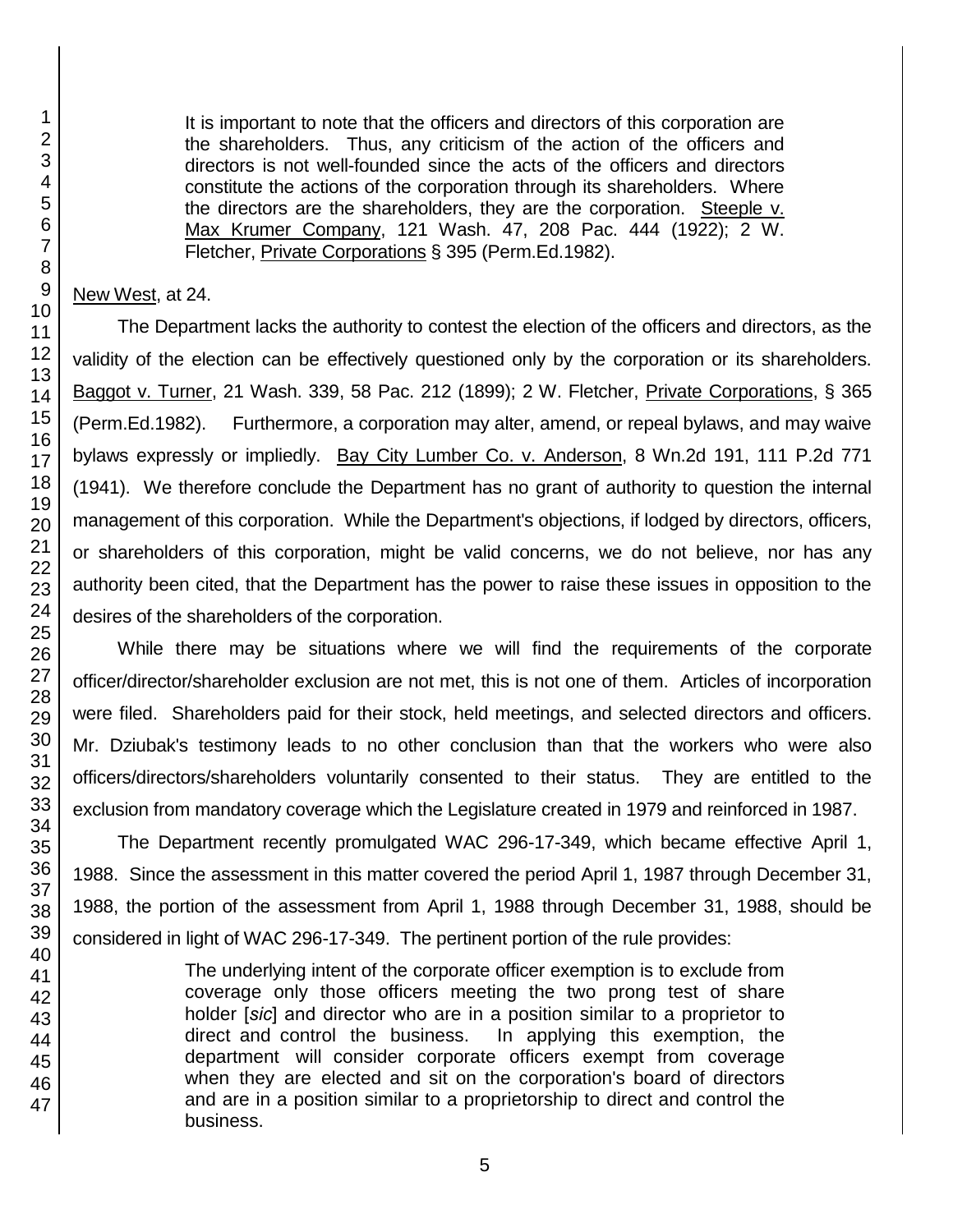WAC 296-17-349.

We agree that the corporate officer exemption applies only to officers who are "empowered" officers, and also shareholders and directors, but we must recognize the "cardinal rule of administrative law that an agency by its rulemaking authority may not amend or nullify a statute under the guise of interpretation." State v. Dodd, 56 Wn.App. 257, 260, 783 P.2d 106 (1989) review denied 114 Wn.2d 1019 (citations omitted).

The inquiry is whether the Department's rule conflicts with RCW 51.12.020(8). The statutory language exempts from mandatory coverage "any officer of a corporation elected and empowered in accordance with the articles of incorporation or bylaws of the corporation". The Department has determined that "empowered" means being "in a position similar to a proprietorship to direct and control the business".

Washington law, with respect to the powers of individual directors of corporations, has long recognized that "the power to do particular acts and the general authority to manage the corporate affairs is vested in the trustees or directors, and their acts are binding only when done as a board and at a legal meeting." Trethewey v. Green River Gorge, Inc., 17 Wn.2d 697, 727, 136 P.2d 999 (1943). As we observed in New West, the Legislature declined to define "empowered" in the statutory provision. As noted at page 9:

> The decision not to include a definition was reached after the House Labor Committee considered a proposed substitute to HB 92 which would have defined a corporate officer as "a shareholder who is an active and direct participant in the management and policy- making functions of the corporation." Like the original version of HB 92, this proposed substitute would have provided a withdrawal mechanism rather than a straight exemption from mandatory coverage. Bill Analysis, K. Wiitala, House of Representatives Labor Committee (January 30, 1979). The Legislature chose not to adopt this proposed definition.

To determine whether WAC 296-17-349 conflicts with RCW 51.12.020(8), the legislative intent must be considered. Since the Legislature had the opportunity to adopt language remarkably similar to that of the WAC and determined not to, we find that the WAC provision is beyond the authority of the Department. Administrative agencies do not have the power to make rules which, rather than applying legislative enactments, attempt to amend or change them. See State Employees v. Personnel Board, 54 Wn.App. 305, 308, 773 P.2d 421 (1989).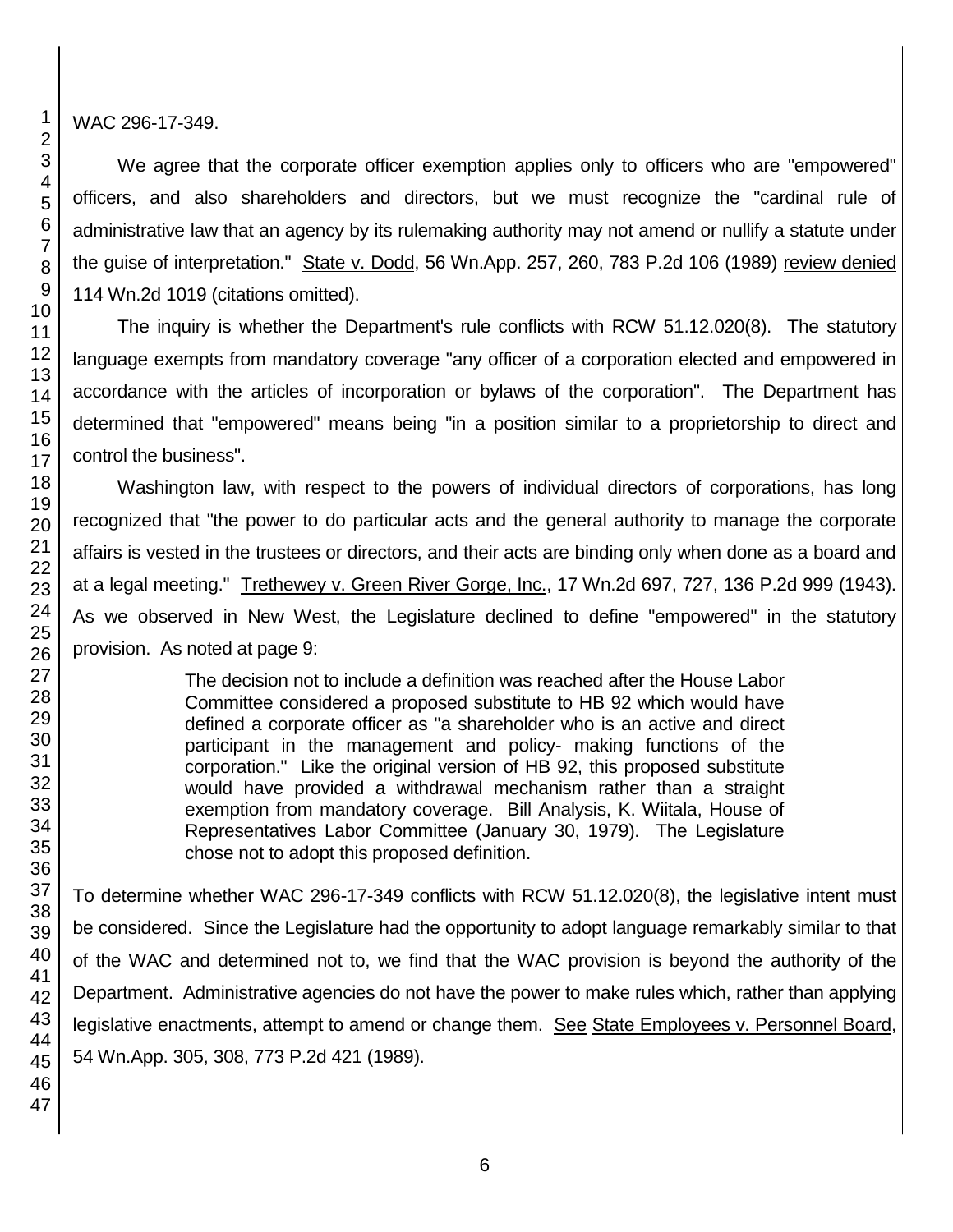Because the articles of incorporation for Western Gold Shake, Inc. were not filed until June 17, 1987, and the assessment period commenced April 1, 1987, we must consider whether the employees during that interim period were covered by industrial insurance. The record is not clear regarding whether Western Gold Shake operated before incorporation. Mr. Dziubak stated the mill commenced operation in 1987 and was in the shake business during April 1, 1987 through December 31, 1988. He also observed the mill did not operate before incorporation and was not a continuation of an "old" business. It appears, however, that the firm was active before the articles of incorporation were actually filed with the Secretary of State. See, e.g., Initial Filing Report, dated May 8, 1987. Exhibit No. 8. In light of this record, we find the Department's assessment of premiums for employees during the period April 1, 1987 through June 16, 1987 was appropriate. The corporate officer exclusion does not apply to work performed by employees prior to the date the corporation became a legal entity.

After consideration of the Proposed Decision and Order and the Petition for Review filed thereto, and a careful review of the entire record before us, we are persuaded the Department's Notice and Order of Assessment which assessed industrial insurance taxes and penalties for the period April 1, 1987 through December 31, 1988, is incorrect and should be reversed in part. This matter is remanded to the Department with instructions to issue an order finding that no industrial insurance taxes are due for the officers, who were also directors and shareholders of the corporation, for the period June 17, 1987 through December 31, 1988, but assessing industrial insurance taxes due for those employees for the period April 1, 1987 through June 16, 1987.

### **FINDINGS OF FACT**

1. On July 14, 1989, the Department of Labor and Industries issued Notice and Order of Assessment No. 73186 which assessed \$229,519.98 in unpaid industrial insurance taxes and a penalty for the period April 1, 1987 through December 31, 1988, against Western Gold Shake, Inc. The firm filed a protest and request for reconsideration on July 20, 1989. On July 27, 1989, the Department affirmed Notice and Order of Assessment No. 73186.

On August 2, 1989, the firm filed a notice of appeal with the Board of Industrial Insurance Appeals. On August 15, 1989, the Board issued an order granting the appeal, assigning it Docket No. 89 3349.

2. On June 17, 1987, Steve Dziubak incorporated Western Gold Shake, Inc. He became the secretary-treasurer, registered agent, and a director of the firm. He initially received 2000 shares of stock in the firm for \$2,000.00. He arranged for most of the contracts for the firm.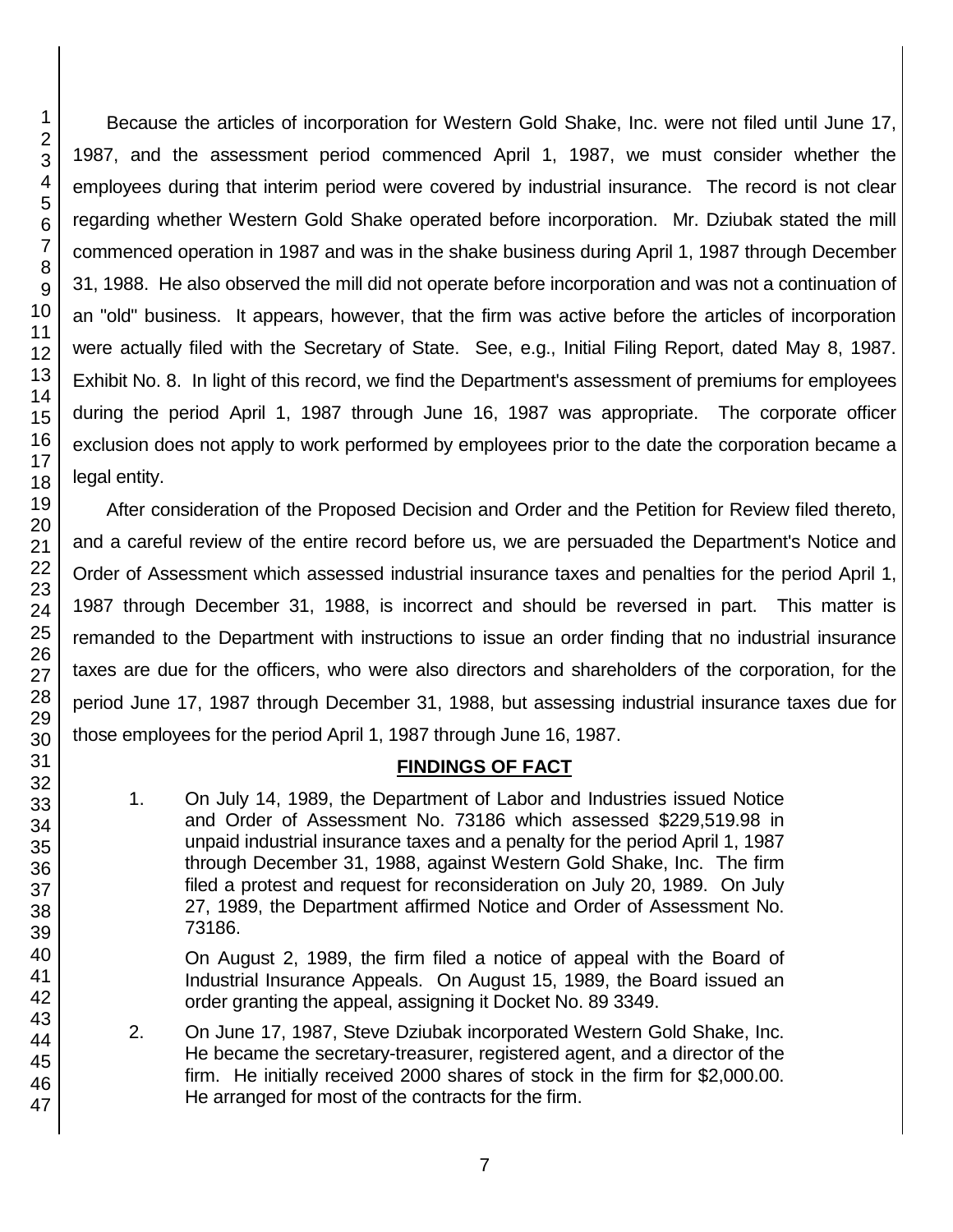- 3. At the time of the incorporation, fifteen other individuals became directors and shareholders. They also were named vice-presidents and received one share of stock for \$1.00. A person became a member of the corporation if he was needed and was approved by the other corporate shareholders/officers/directors. When workers wished to leave the firm, they resigned as vice-presidents and directors, and the firm bought their shares for \$10.00.
- 4. All prospective participants were given the option of private insurance coverage or industrial insurance; all chose to be covered with private insurance instead of industrial insurance.
- 5. Corporate director, shareholder, and officer meetings were held at the mill site irregularly and without written notice.
- 6. All the individuals who participated in the company as shareholders were properly empowered officers, shareholders, and directors of Western Gold Shake, Inc., and voluntarily elected to not be covered by industrial insurance.
- 7. Western Gold Shake, Inc. operated and had employees between April 1, 1987 and June 17, 1987, the date the articles of incorporation were actually filed with the Secretary of State.

# **CONCLUSIONS OF LAW**

- 1. The Board of Industrial Insurance Appeals has jurisdiction over the parties and the subject matter to this appeal.
- 2. All of the individuals who participated in the company as shareholders were properly empowered officers, shareholders, and directors of Western Gold Shake, Inc., during the period of June 17, 1987 through December 31, 1988 within the meaning of RCW 51.12.020(8) (1987) and RCW 51.12.020(9) (1979), which exclude properly empowered officers, shareholders, and directors from mandatory industrial insurance coverage.
- 3. None of the individuals who participated in the company as officers, directors and shareholders of Western Gold Shake, Inc. during the period of June 17, 1987 through December 31, 1988 were subject to the mandatory industrial insurance coverage of Title 51 RCW. Any individuals who were employees of this business entity between April 1, 1987 and June 16, 1987, were subject to mandatory industrial insurance coverage.
- 4. Notice and Order of Assessment No. 73186, which was affirmed July 27, 1989, and which assessed \$229,518.89 in unpaid industrial insurance taxes for the period of April 1, 1987 through December 31, 1988 is incorrect and is reversed in part, and this matter is hereby remanded to the Department with instructions to issue an order finding no industrial insurance taxes are due for the officers of this corporation who were also directors and shareholders for the period June 17, 1987 through